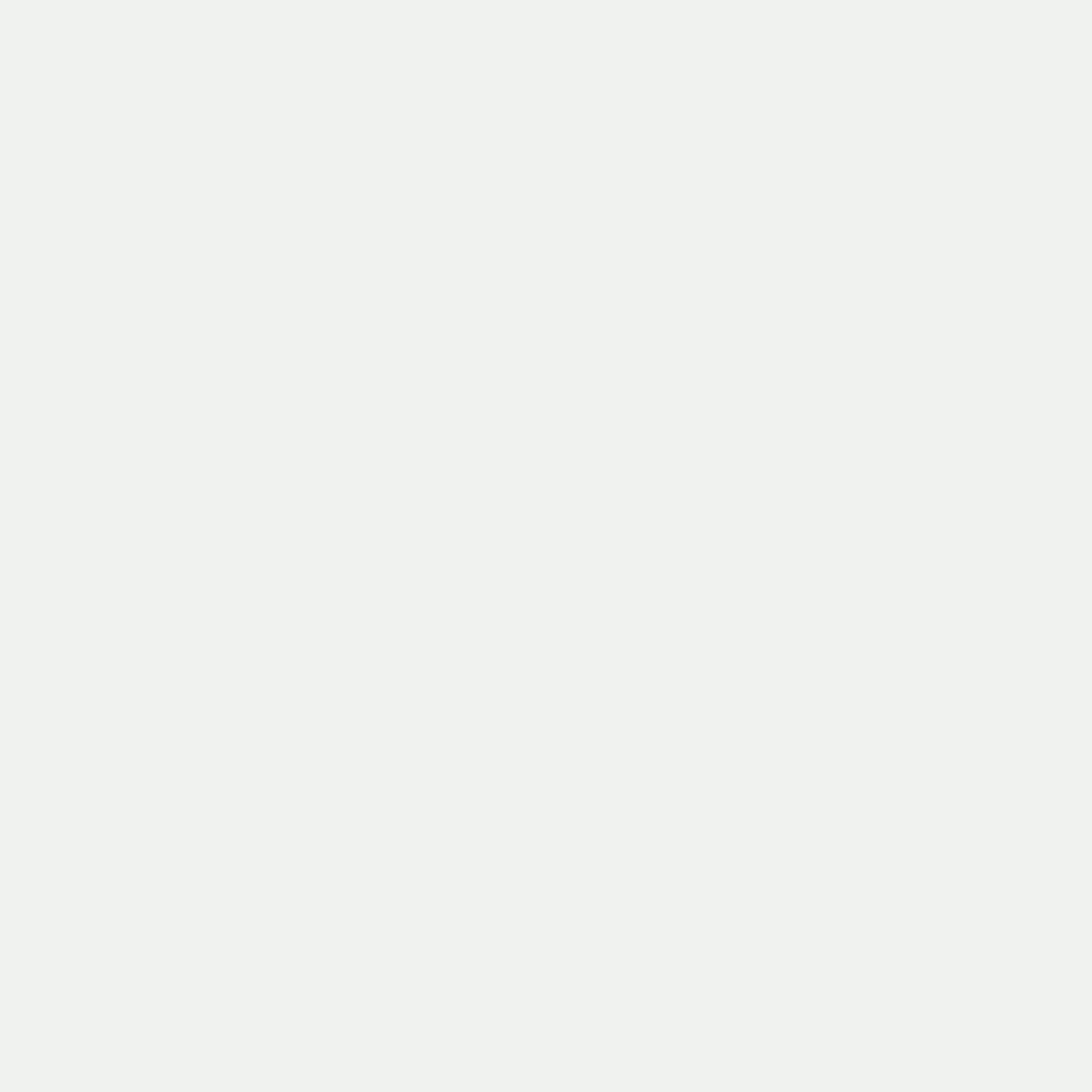**- 1 -**

### table of **contents**

|    | 1. DEFINITIONS                                                |                                                                  | 3                   |
|----|---------------------------------------------------------------|------------------------------------------------------------------|---------------------|
|    | 2.1                                                           | 2. POLICY CONTEXT<br>Ensuring integrity in all business dealings | $\overline{4}$<br>4 |
|    | 2.2                                                           | What is bribery?                                                 | $\overline{4}$      |
|    | 2.3                                                           | Purpose of the policy?                                           | 5                   |
|    | 2.4                                                           | How to use the policy?                                           | 5                   |
|    | 2.5                                                           | Penalties for non compliance with the policy?                    | 6                   |
|    | 3. POLICY SCOPE                                               |                                                                  | 7                   |
|    | 3.1                                                           | Who should heed the policy?                                      | $\overline{7}$      |
|    | 3.2                                                           | Where is the policy applicable?                                  | $\overline{7}$      |
| 4. | <b>CONDUCT PROVISIONS ON PREVENTING AND DETECTING BRIBERY</b> |                                                                  | $\overline{7}$      |
|    | 4.1                                                           | Acting with integrity                                            | $\overline{7}$      |
|    | 4.2                                                           | Types of bribery offences                                        | 8                   |
|    | 4.3                                                           | Supportive provisions on ethics promotion and bribery prevention | 11                  |
| 5. | <b>POLICY APPLICATION</b>                                     |                                                                  | 15                  |
|    | 5.1                                                           | Policy exceptions                                                | 15                  |
|    | 5.2                                                           | Policy violations                                                | 15                  |
|    |                                                               | Seeking advice about bribery                                     | 15                  |
|    | 5.3                                                           |                                                                  |                     |
|    | 5.4                                                           | Reporting bribery                                                | 15                  |

6. FIRSTRAND GROUP ANTI-BRIBERY POLICY QUICK REFERENCE GUIDE

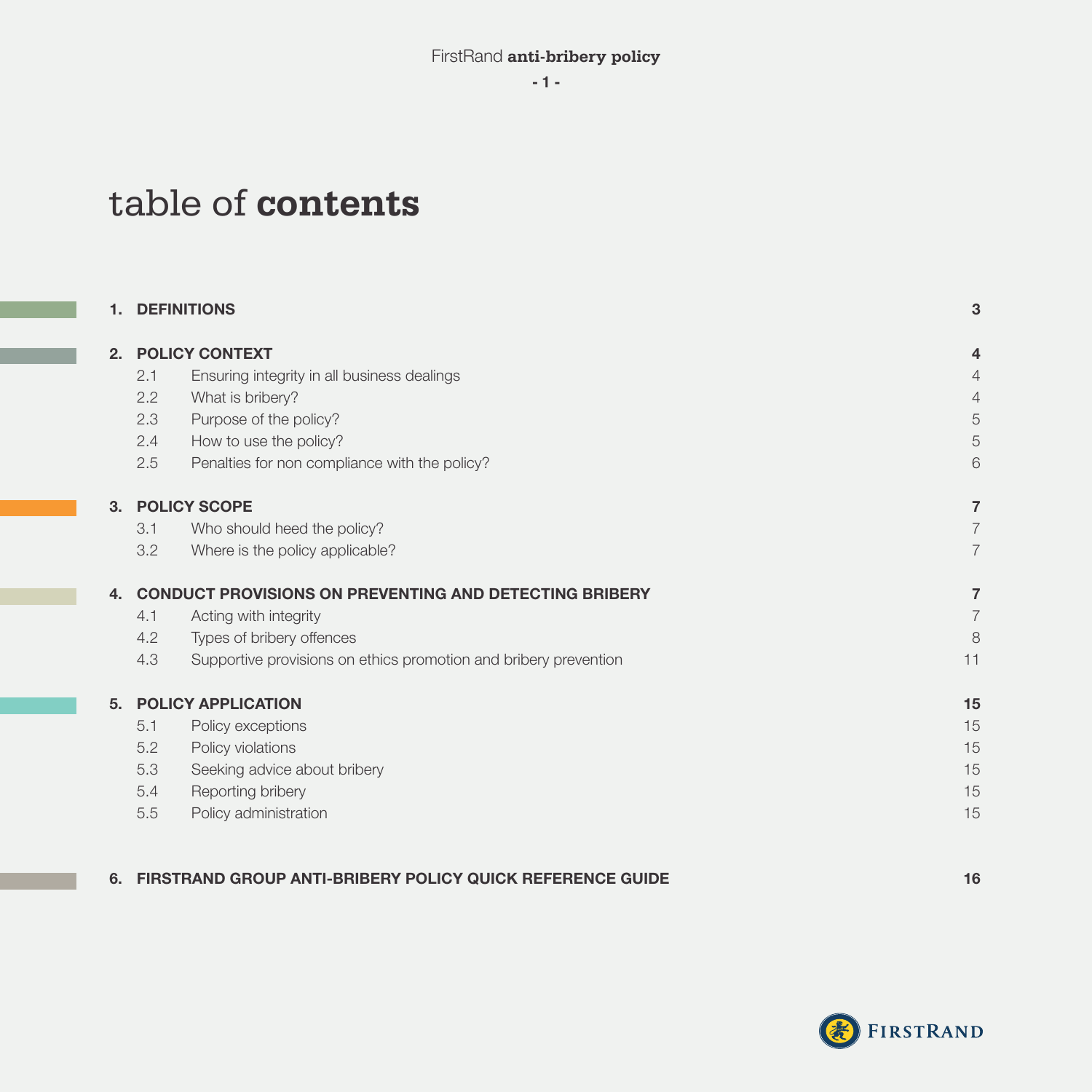**policy context and scope**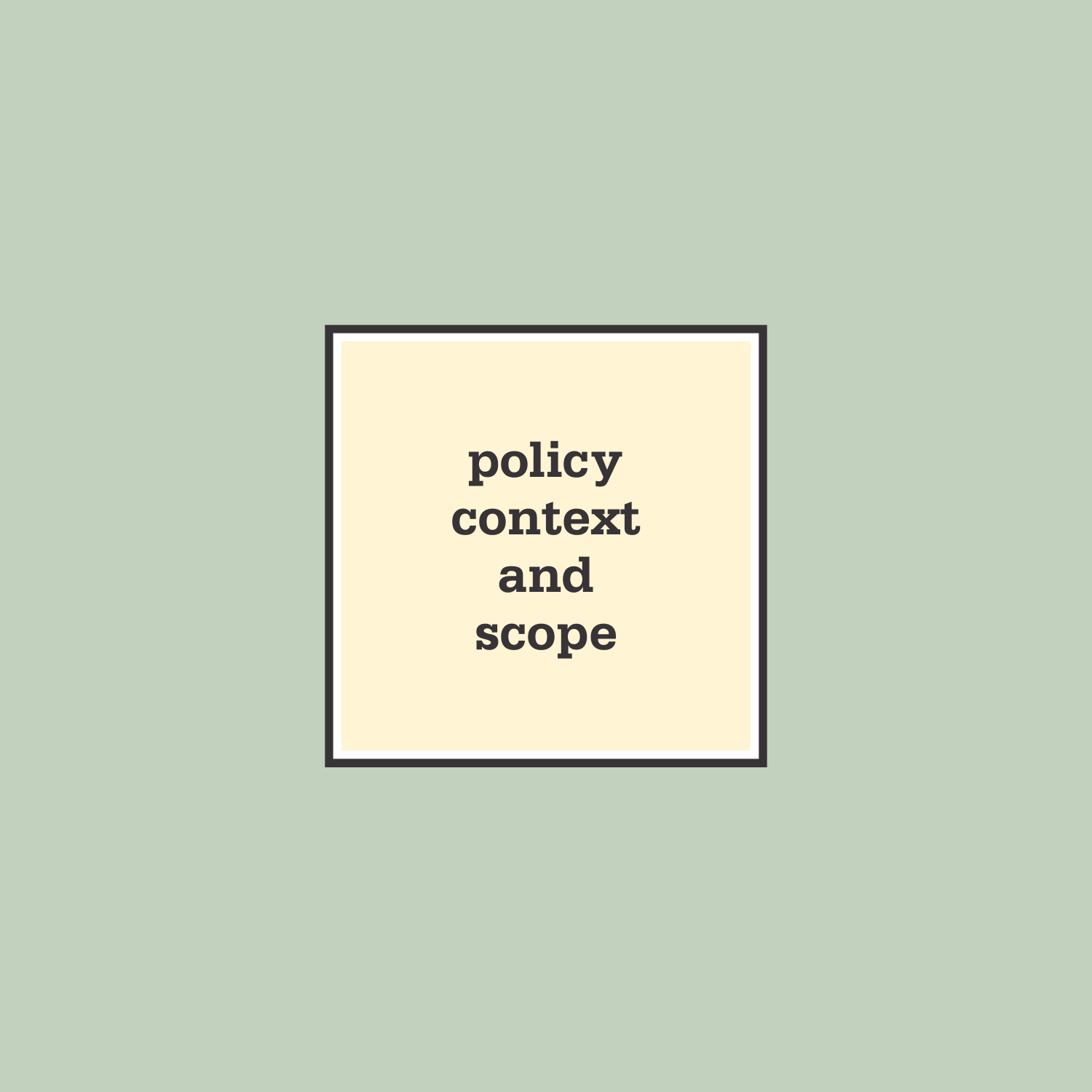**one** definitions

**Employee** means anyone who is permanently or ad interim / temporarily employed by FirstRand or on secondment / as a trainee at FirstRand, which includes, among others:

- all Executive Board members, Management and other staff of FirstRand;
- anyone who works at a majority owned company business; and
- anyone who works at a business under FirstRand's control.

Management means the people, so appointed, who are individually or jointly responsible for the decisionmaking, general operation and administration of FirstRand (e.g. at Group level, Corporate Centre level, divisional level, region level, business unit level and branch level).

Private Party means any individual or entity, other than a Public Official, with whom FirstRand representatives conduct business or have dealings on behalf of **FirstRand** 

#### Public Official means:

- (a) an officer or employee of a government or any department, agency or instrumentality thereof;
- (b) an officer or employee of any public enterprise, including any person who holds a legislative, administrative or judicial position of any kind whether appointed or elected;
- (c) an officer or employee of a public international organisation (e.g., the World Bank, the International

Monetary Fund, the World Trade Organization and the United Nations);

- (d) any person acting in an official capacity or exercising a public function for, or on behalf of, any such government or department, agency, instrumentality or public enterprise or for, or on behalf of, any such public international organization; or
- (e) any political party, party official, or candidate for political office.

Public Official also means officers, employees, representatives or agents of any entity owned or controlled directly or indirectly by a government, including a sovereign wealth fund or any entity owned by a sovereign wealth fund.

**Related Party** means a parent, spouse, spousal equivalent, child, sibling, uncle or aunt, and the spouse or spousal equivalent's similar relatives, and any company or business controlled by such individual or group of individuals.

Representatives means, employees, directors, subsidiaries, joint venture partners or third parties such as agents, consultants and intermediaries of FirstRand and all of its divisions.

**Third Party** means any individual (other than FirstRand personnel) or entity engaged to provide goods or services to or on behalf of FirstRand. It includes consultants, agents, and intermediaries.

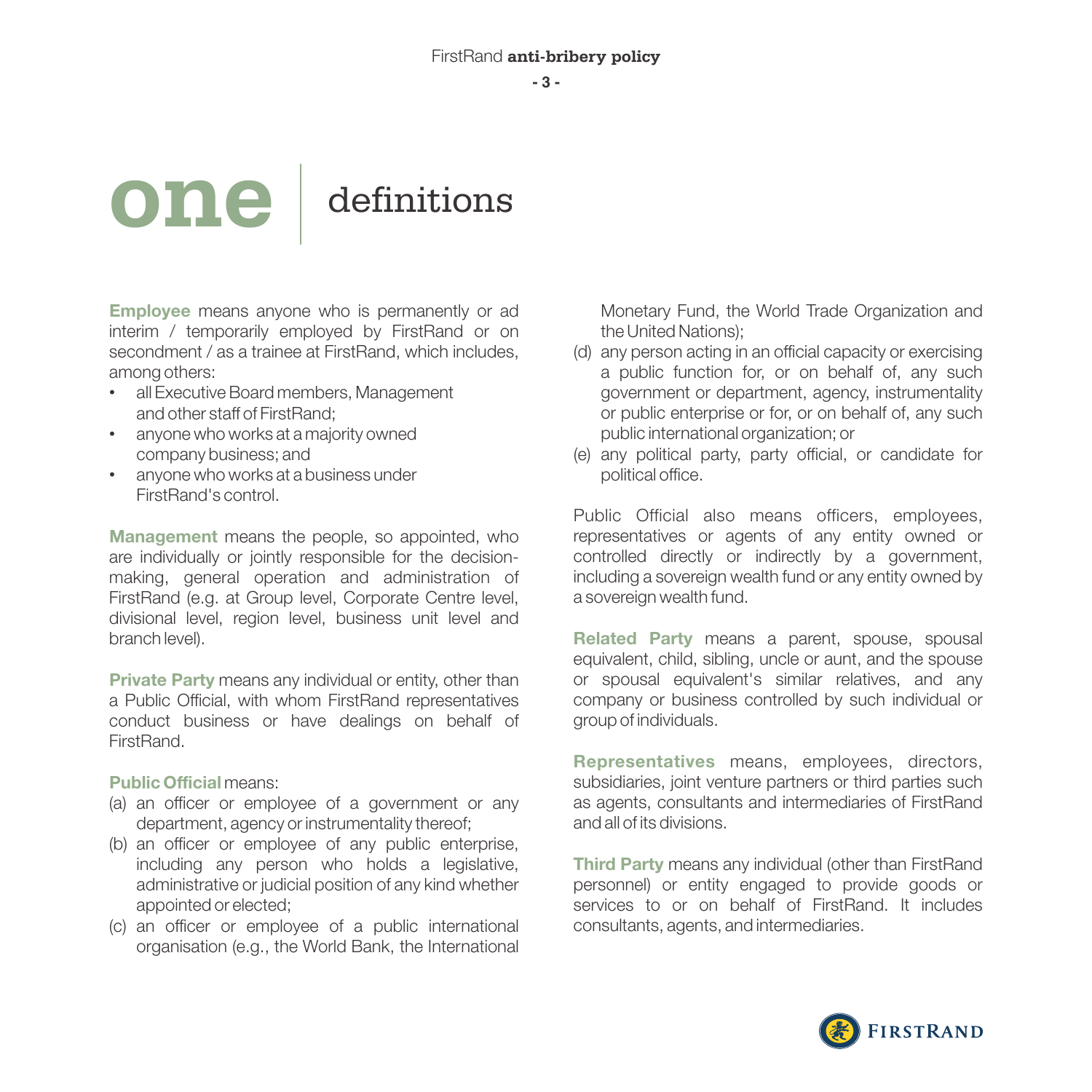### two policy context

#### 2.1 Ensuring integrity in all business dealings

"Bribery blights lives. Its immediate victims include firms that lose out unfairly. The wider victims are government and society undermined by a weakened rule of law and damaged social and economic development. At stake is the principle of free and fair competition, which stands diminished by each bribe offered or accepted."\*

*\*Extract from the foreword to The (UK) Bribery Act 2010 Guidance about procedures which relevant organisations can put in place to prevent persons associated with them from bribing.*

FirstRand, a global banking institution, trades in trust. Its reputation as an innovative and ethical business is crucial to its strategy of emerging market growth and sustainable value creation. The FirstRand Group Code of Ethics reflects FirstRand's commitment to high levels of integrity and good governance in all business dealings.

The FirstRand Code of Ethics informs the FirstRand position with regards to bribery.

FirstRand recognises the moral and legal hazards which arise when doing business, therefore, it is deemed necessary to clearly state, by way of this policy, the Bank's position on bribery.

The Group strictly prohibits bribery among its employees, directors, subsidiaries, joint venture partners or third parties such as agents, consultants and intermediaries of FirstRand.

#### 2.2 What is bribery?

Bribery is an act of dishonesty. When someone engages in fraud, they abuse their position through dishonesty – one person alone can commit fraud.

When someone engages in corruption or bribery they manipulate someone else to abuse their authority for their gain – at least two persons are involved in corruption.

The following examples could amount to bribery:

- $\bullet$  Private payments to individuals in order to induce them to favour your company, or to obtain confidential information;
- Exchanging expensive gifts, cash or cash equivalents, or providing lavish entertainment to individuals with the intention to induce the award of business;
- Making political or charitable donations that are intended to influence the award of business;
- Accepting payments or other inducements from agents, vendors or sub-contractors in order to favour a Third Party, such as a supplier or sub-contractor;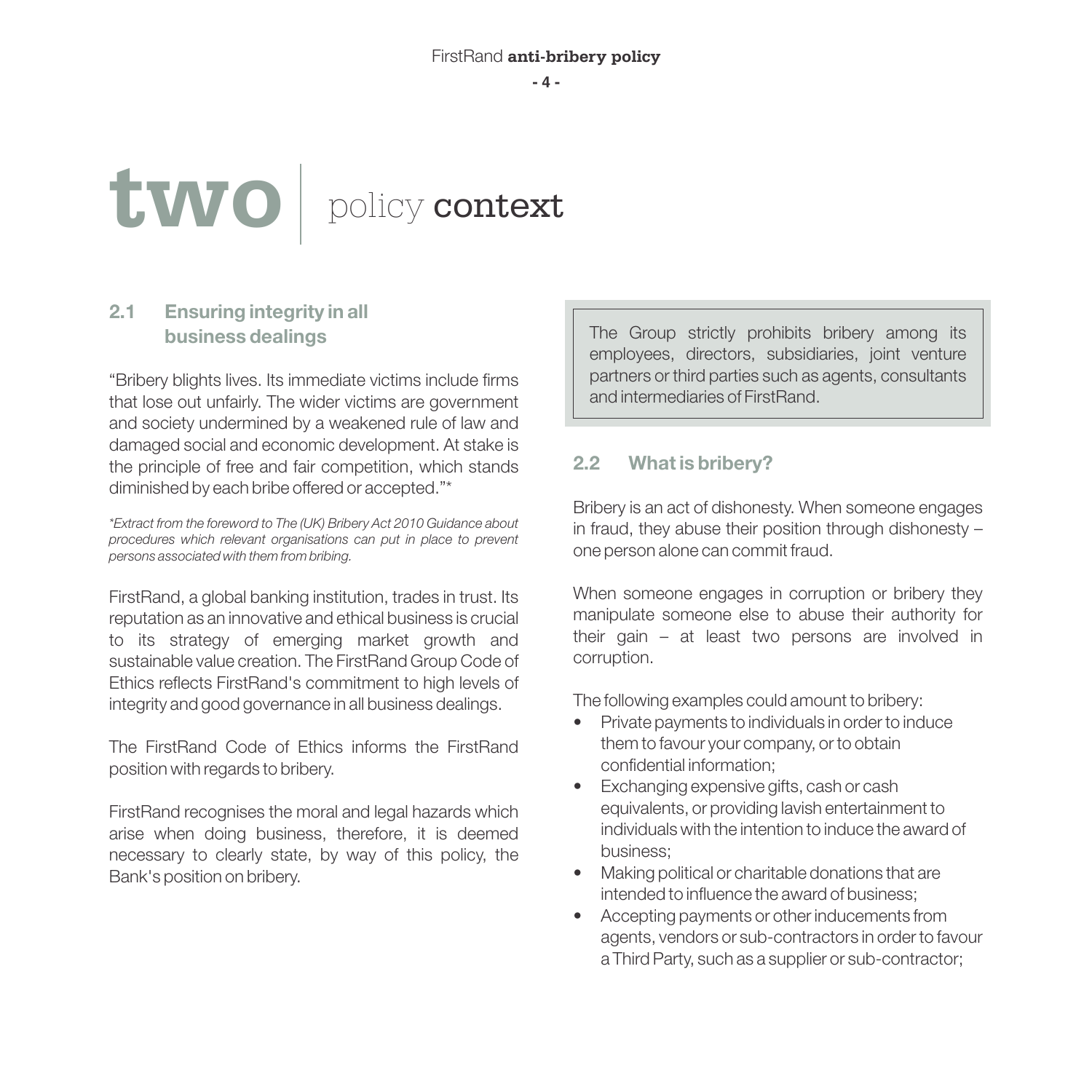- Manipulating tender procedures to award a contract to a specific sub-contractor or vendor in return for some form of payment or other favour; and
- Offering payments or other forms of benefit to a tax or customs official to overlook local taxation or customs requirements.

**Transparency International defines corruption as** the abuse of entrusted power for personal gain.

The South African Prevention and Combating of Corrupt Activities Act (2004) defines corruption as when one party gives to another party anything of value with the purpose of influencing them to abuse their power. This is called a gratification.

Bribery is a specific form of corruption that usually involves two different offences in the same transaction:

- With active bribery a briber offers an advantage (the bribe) in order to influence decisions or breach trust.
- With passive bribery, the receiver can have his decisions influenced or his trust broken by accepting the advantage.

The advantages offered or accepted can be financial (e.g. cash or shares), or non-financial benefits (e.g. the offer of a job) which may be offered or accepted directly or indirectly via third parties.

Usually, the advantages come attached with a direct demand or an inference that some personal favour is required. This conflict of interest will then constitute a bribe.

The act of bribery is unethical, against the law and carries criminal, civil liabilities and will damage the good reputation of FirstRand.

#### 2.3 Purpose of the policy?

This policy is focussed on one specific form of corruption, namely bribery, and is designed to provide all stakeholders of FirstRand with guidance on its standards and measures towards combating bribery.

#### 2.4 How to use the policy?

All representatives must be familiar with, and must act in compliance with the policy provisions.

This policy should be read in conjunction with:

#### The FirstRand Group Code of Ethics

*For provisions on responsible business conduct*

#### The FirstRand Group Whistle-blowing policy

*For provision on safe and effective whistle-blowing*

#### The FirstRand Declarations of Interest policy

*For provisions on the declaring of personal interests*

#### The FirstRand Guidance Note on Conflicts of Interests

*For more detailed guidance on recognising conflicts of interests*

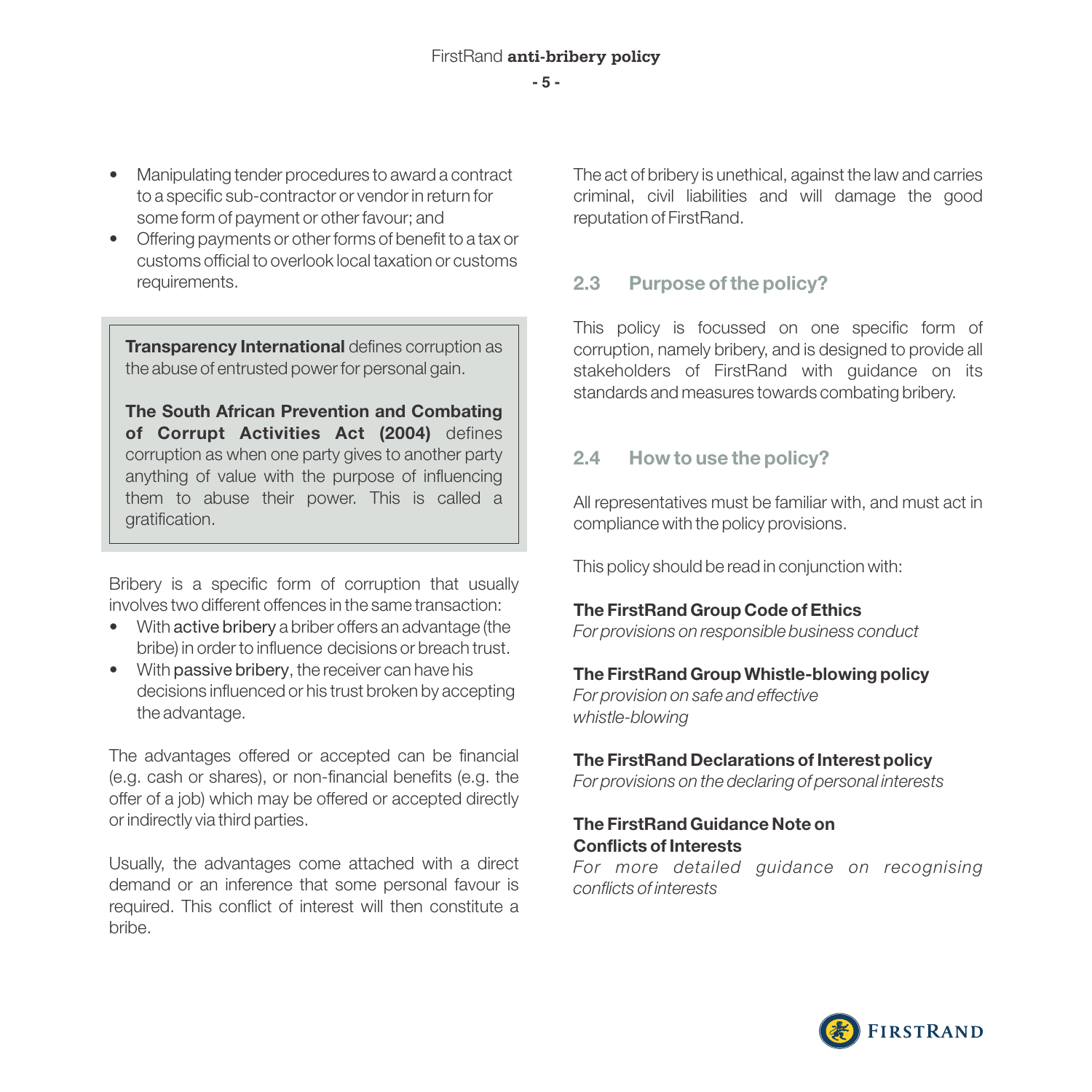#### The FirstRand Guidance Note on responsible gift giving and receiving

*For detailed guidance on giving and receiving acceptable gifts*

#### The FirstRand Guidance Note on gifts involving air travel and accommodation

*For detailed guidance on accepting air travel and accommodation from others* 

#### The FirstRand Responsible Competitive Practices policy

*For provisions on dealing appropriately with competitors and customers*

In addition this policy should be read in conjunction with relevant local policy and locally or globally applicable anti-bribery and corruption legislation.

Three pieces of anti-bribery legislation require specific attention:

- The South African Prevention and Combating of Corruption Act (2004) in all transactions;
- The United States Foreign Corrupt Practices Act (1977) when dealing with parties holding interests in the United States of America; and
- The United Kingdom Bribery Act (2010) when dealing with parties holdings interests in the United Kingdom.

Operations in India should note the Prevention of Corruption Act (1988) when engaging government.

#### 2.5 Penalties for non compliance with the policy?

Engaging in active or passive bribery is an unacceptable unethical act and a crime.

Failure to comply with this policy constitutes gross misconduct and will result in disciplinary action being taken which may include suspension of directorships, termination of employment and the severing of business relationships, in addition to civil and criminal prosecution.

FirstRand reserves the right to pursue all legal means to recover proceeds generated through bribery from representatives or clients of the Group.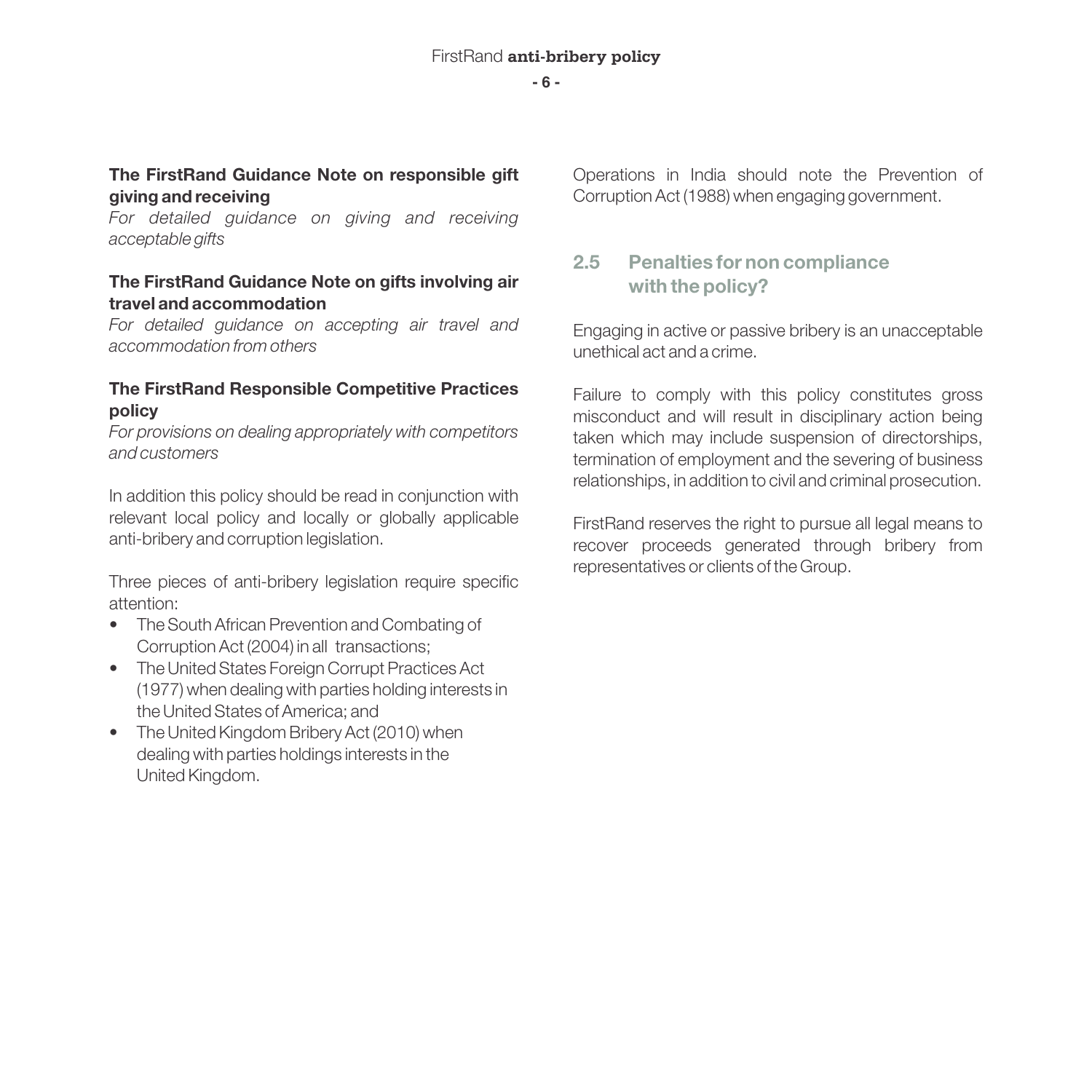**three**

policy scope

#### 3.1 Who should heed the policy?

The FirstRand Group anti-bribery policy is applicable to its representatives, being:

- Employees and directors;
- Subsidiaries and joint venture partners; and •
- Certain third parties such as agents, consultants and intermediaries of FirstRand and all of its divisions.

Upon the discretion of FirstRand management selected

service providers, suppliers, and clients of FirstRand will be furnished with this policy with the expectation that they heed and comply with the conduct provisions of this policy.

#### 3.2 Where is the policy applicable?

The FirstRand Group anti-bribery policy is applicable in all countries and regions in which the FirstRand Group operates.

# four and detecting bribery

#### 4.1 Acting with integrity

The most effective way to combat bribery is to ensure all FirstRand representatives act with integrity.

*Accordingly, all FirstRand representatives must:*

- Be honest and transparent in their business dealings;
- Put the interest of FirstRand above personal interest.
- Declare and avoid both actual and perceived conflicts of interests;
- Act responsibly and prudently when giving and receiving gifts and hospitality;
- Prevent and report criminal and other unethical activities; and
- Declare and act responsibly when engaging in outside work and political activities.

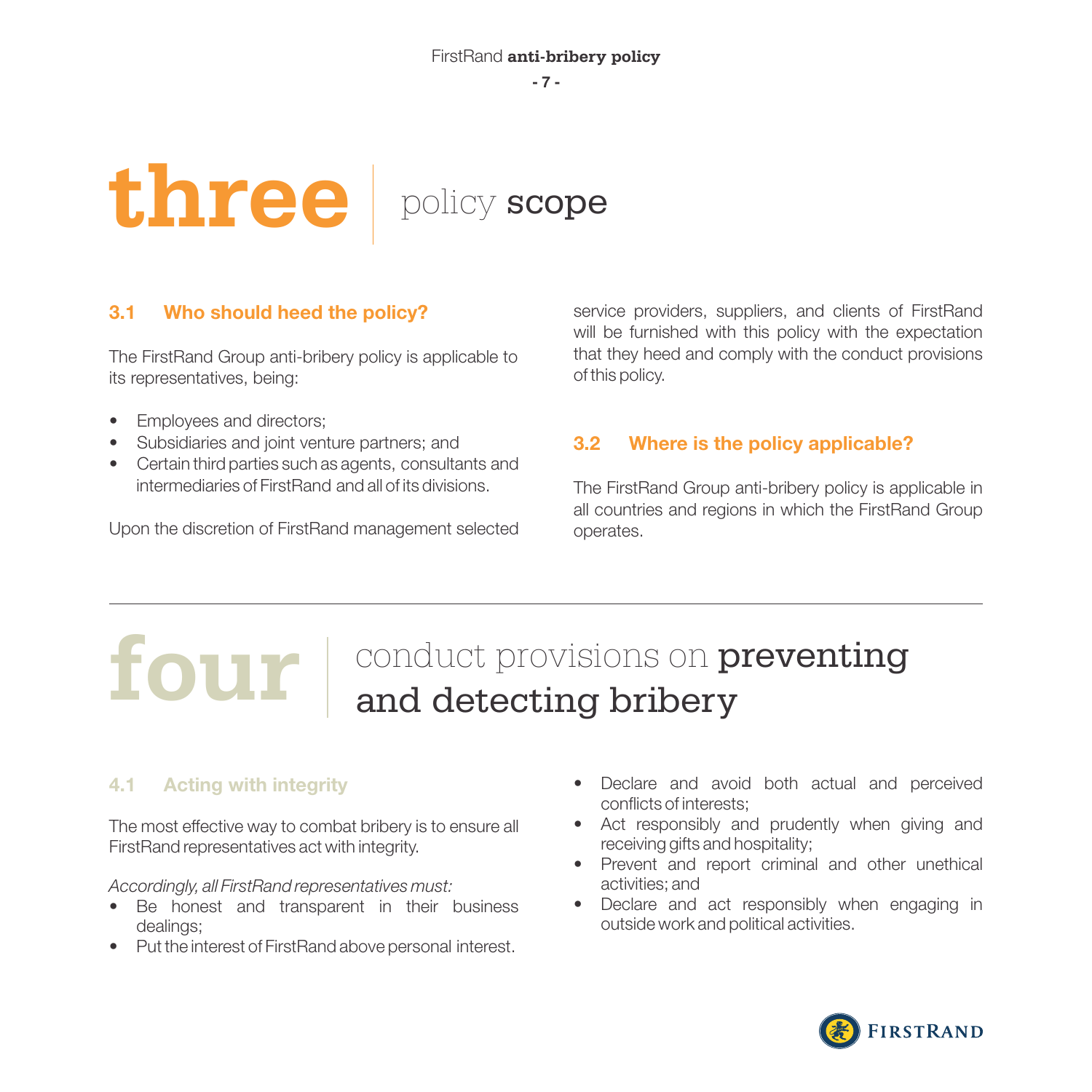*More specifically, all representatives of FirstRand must:*

- Always refrain from active and passive bribery offences; and
- Specifically refrain from active bribery involving local or foreign public officials

*Organisationally, FirstRand must:*

Take all reasonable measures to prevent active bribery among its representatives.

#### 4.2 Types of bribery offences

In the jurisdictions in which FirstRand operates, three types of bribery offences are recognised:

- General bribery offences;
- Bribery offences involving public officials; and
- Bribery offences involving a failure on behalf of a corporation to prevent bribery.

#### 4.2.1 General bribery offences

These offences involve giving (active bribery) or receiving (passive bribery) a bribe with knowledge that the action amounts or will be likely to amount to inappropriate influence and undue benefit.

*All Representatives of FirstRand must refrain from:*

#### Active bribery

• By not offering, promising, or giving an advantage within a business context to another party intending to influence his or her business decision amounting to a breach of trust.

#### Passive bribery

• By not, within a business context, accepting or

soliciting an advantage from another party that amounts to a breach of trust.

*All Representatives of FirstRand must refrain from:*

• Engaging third parties or agents to commit active or passive bribery.

*All Representatives of FirstRand must:*

- Report all observed or suspected acts of active and passive bribery to management of FirstRand; and
- Declare all gifts and other interests at least annually according to the conduct provisions of the Group Declaration of Interests Policy and local policy or regulatory requirements.

#### 4.2.2 Bribery offences involving (foreign) public officials

This particular offence of active bribery occurs when the advantage is given or offered in order to influence the decisions of public officials.

In certain jurisdictions, notably South Africa, the United States and the United Kingdom the penalties for bribing a foreign public official are significant.

The UK Bribery Act, in particular, has specific provisions dealing with bribery offences involving public officials. For these offences, unlike the general offences described under item 4.2.1 above, there need not be a breach of trust when offering inducements to public officials.

Hence, a gift of any value offered to a public official may trigger a public official offence if it is offered in order to influence decisions or to ensure favourable treatment. The advantage (bribe) need merely to seek to influence the decisions of public officials for it to be considered unacceptable.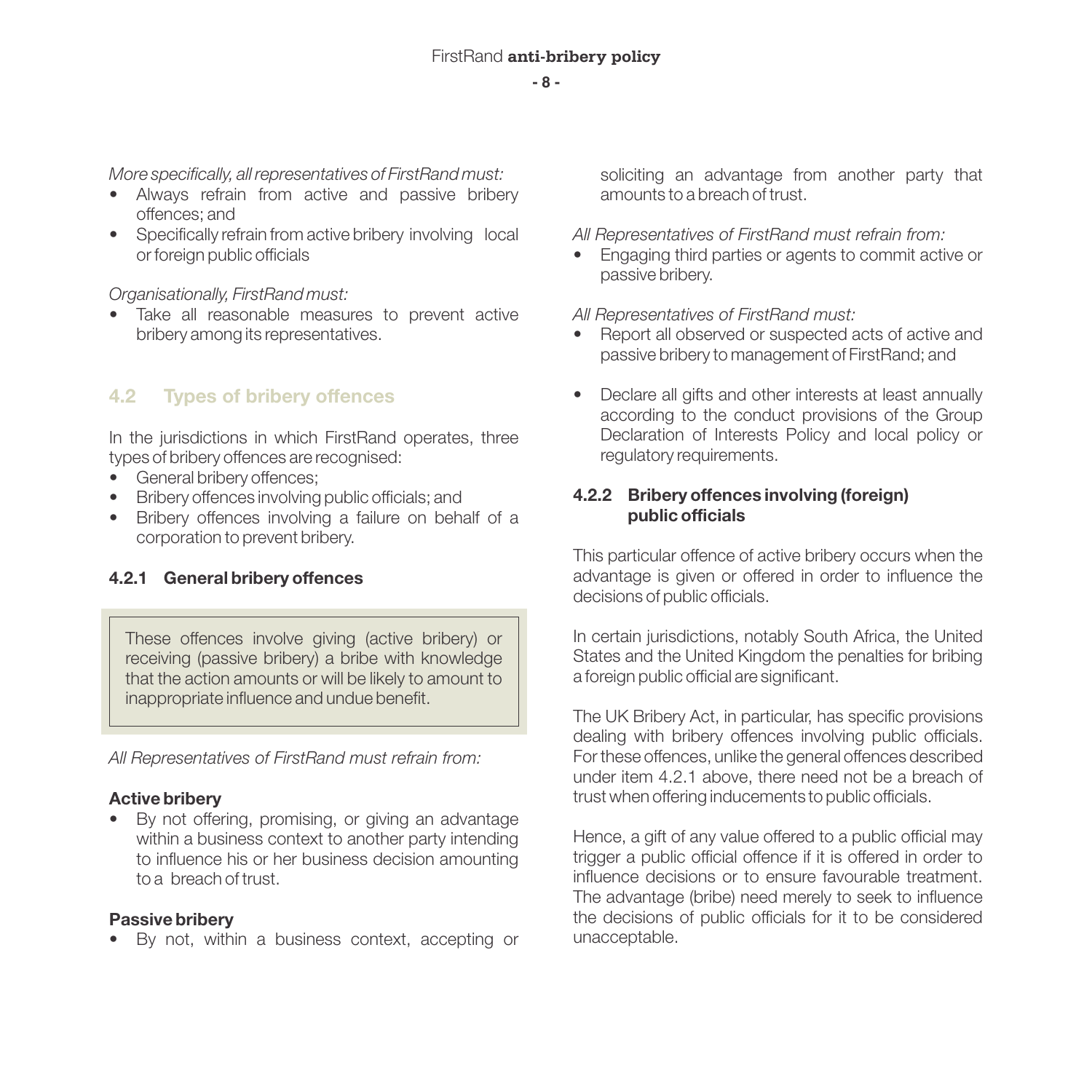In addition, the USA Foreign Corrupt Practices Act has provisions regarding the giving of gifts and gratuities to foreign public officials.

Note: South African public officials are foreign officials to UK and USA enforcers, who may be able to exercise jurisdiction over bribes paid by South African nationals to South African public officials.

Hence the reference 'public official' applies to all public officials, local or foreign to South Africa.

#### *All Representatives of FirstRand must refrain from:*

• Offering, giving, or promising an advantage to any public official in order to influence or to ensure favourable treatment or in order to influence their decisions.

*All Representatives of FirstRand must:*

- Seek and acquire approval for all gifts and gratuities to be given to public officials, be they local or foreign; and
- Declare all gifts, irrespective of value, received from public officials, be they local or foreign.

#### 4.2.3 Corporate failure to prevent bribery offences

FirstRand is committed to conducting business responsibly. Therefore it is continually making investments in policies, systems and human capital capable of combating bribery.

This commitment to responsible business is of particular importance because, under UK law, a failure on behalf of FirstRand to prevent active bribery by its representatives could make FirstRand liable for the criminal offence of failing to prevent active bribery.

Fortunately, there is a defence: provided there are adequate procedures in place to prevent bribery, FirstRand will not be liable for failing to prevent active bribery.

These procedures are designed to build an ethical culture and thus prevent and detect bribery. They act like an insurance policy, protecting the business and innocent members of management from being held liable for the actions of other FirstRand representatives. In addition to protecting our reputation, these procedures protect our business and add value to all our transactions.

**Note:** While the provision under this section is applicable to all countries in which the Group operates, deals originating from the UK or deals facilitated by our FirstRand UK office are directly subject to the Corporate Offences provisions of the UK Bribery Act of 2010.

Deal partners with public listing or significant business in the United States of America may, under certain conditions make FirstRand subject to the provisions of the Foreign Corrupt Practices Act of 1977.

#### *Every division of FirstRand must:*

A) Clearly demonstrate commitment to ethics promotion and bribery prevention

*This means all managers must:*

- Lead by example and clearly demonstrate their commitment to ethics promotion and bribery prevention;
- Cooperate with, and support the Group Ethics Office and Fraud Risk Management services;

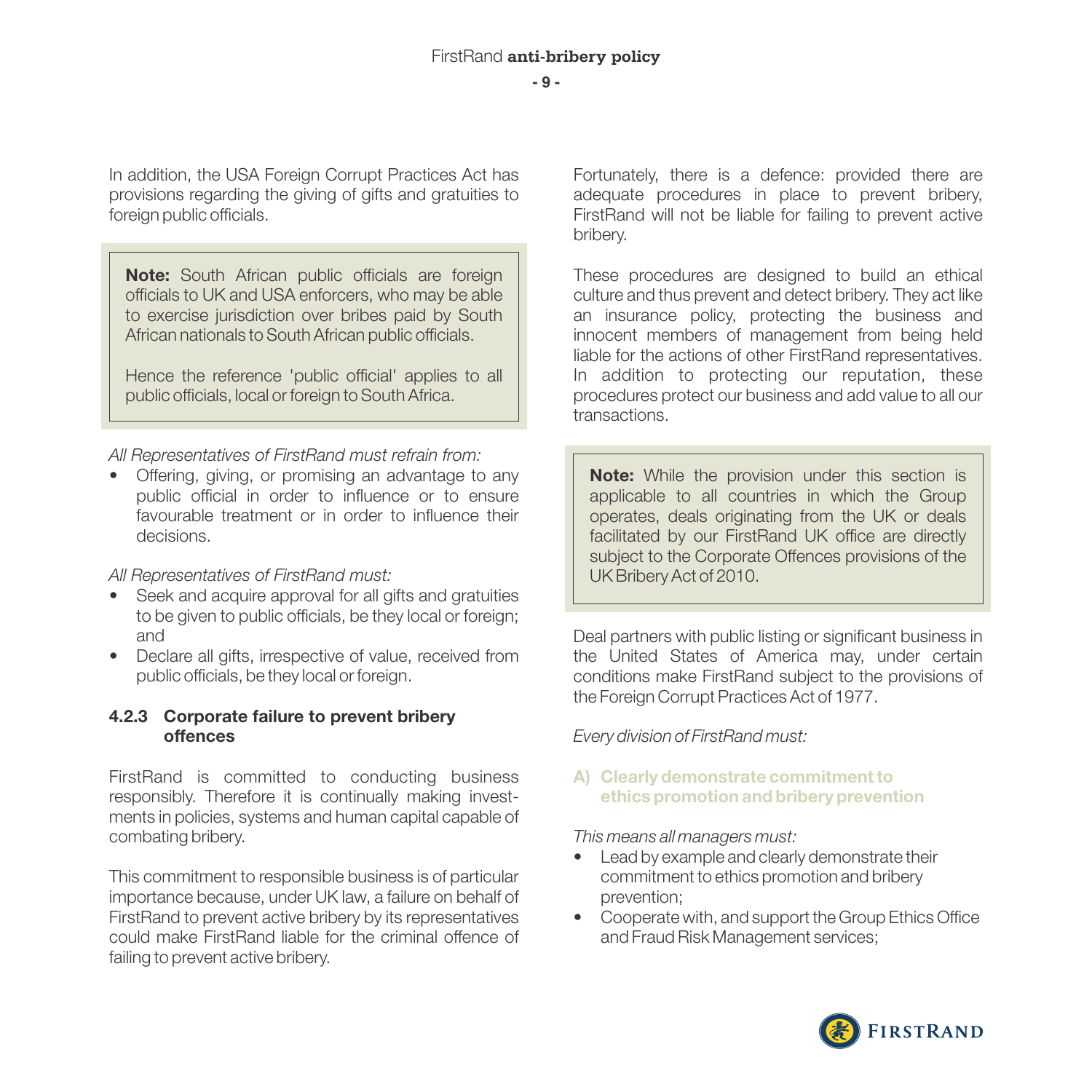- Promote this policy by ensuring that all employees they manage are aware of it and understand its content;
- Ensure high risk personnel receive training on the policy; and
- Ensure the FirstRand Ethics Line is promoted as a safe and effective whistle-blowing mechanism.
- B) Conduct thorough bribery risk assessments when engaging in significant business deals

#### *This means FirstRand must:*

- Assess the nature and extent of its exposure to bribery risks periodically or on a case by case basis, in a systematic, informed and documented fashion;
- Obtain further guidance on bribery risks from their Risk Officer or Group Ethics Office.
- C) Conduct risk mitigation through using proportionate ethics and bribery focussed due diligence on specific parties

#### *This means all FirstRand divisions must:*

- Assess in a systematic, informed and documented fashion, ethics and bribery due diligence performed on high risk employees;
- Assess in a systematic, informed and documented fashion, ethics and bribery risks on, consultants and other agents when establishing a business in a local or foreign market; and
- Assess in a systematic, informed and documented fashion, ethics and bribery risks on, when considering lending and investment transactions in a local or foreign market.

#### D) Maintain ethics promotion and anti-bribery awareness and knowledge

#### *This means FirstRand divisions must:*

- Make the Code of Ethics, whistle-blowing policy, declaration of interests, and this Anti-bribery Policy easily accessible to all representatives;
- Train, upon the discretion of management, all high risk representatives and employees on anti-bribery; and
- Require all employees and other representatives to report incidents of bribery using the Group Ethics Line or directly to management (see Ethics Line details, item 5.4 below).
- E) Periodically review its ethics promotion and anti-bribery programme

#### *This means FirstRand must:*

- Include bribery risk in its internal audit and ethics management practices; and
- Annually report on identified short-comings and improvements to the Executive Committee and Board of FirstRand.

Note: Due to the size of the enterprise every possible bribery risk cannot practically be reviewed. Preventative measures put in place to combat bribery on the behalf of the organisation must be proportionate to the bribery risks faced by FirstRand. Common sense should always prevail and priority should be given to major high risk areas. Ask for advice from your divisional Risk Officer or Group Ethics Officer.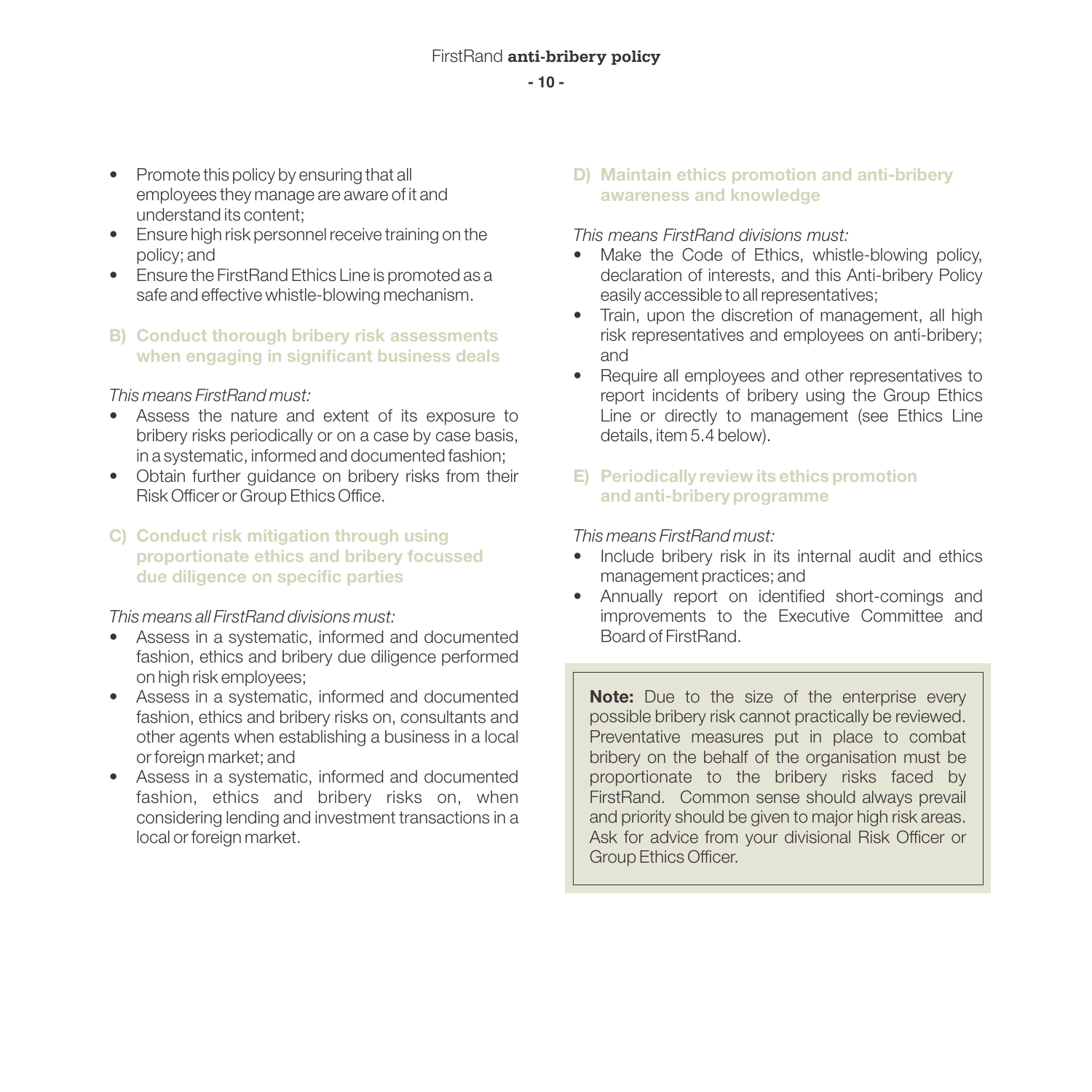#### 4.3 Supportive provisions on ethics promotion and bribery prevention

#### 4.3.1 Gifts, entertainment and hospitality

It is customary to provide business associates, including Private Parties and Public Officials, with small gifts from time to time.

*Employees and agents of FirstRand:* 

- May provide, and receive, gifts of modest value provided that the provision of such gifts:
	- a) is in accordance with local custom;
	- b) is not excessive, disproportionate or offensive; and
	- c) does not violate local laws and regulations,
- Must not give or receive gifts intended to influence business decisions of any kind;
- Must immediately declare gifts received from public officials, irrespective of value;
- Must declare gifts given or received from parties other than government officials that are above the declaration threshold that applies to the business area;
- Must seek approval from their line manager, prior to giving gifts to public officials;
- Must not, directly or indirectly provide, or accept, gifts in the form of cash or cash equivalent; and
- Must, when in doubt, seek advice from the divisional ethics officer or the Group Ethics Office.

#### Gift declarations, as a general rule, must be made to a line manager.

For further guidance on gifts please consult the FirstRand Group Guidance Note on Giving and Receiving of Gifts or local equivalent.

Note: In certain parts of the FirstRand Group it may be a normal part of business to promote, demonstrate and explain the benefits of FirstRand's products or services, in the course of which reasonable hospitality, gifts, or entertainment is provided.

The concrete value of hospitality, gifts, and entertainments that are "reasonable in amount", "not excessive" and "proportionate" may vary between jurisdictions depending on cultural and economic standards and traditions. FirstRand employees should check, if possible, beforehand with their line manager if they are in any doubt as to their appropriateness, whether offered, given or received.

#### 4.3.2 Business meals

FirstRand may host meals and receptions for business associates, including Private Parties and Public Officials, and may participate in meals and receptions hosted by business associates, provided that the:

- Host or a suitable representative is present for the meal and/or reception;
- Meal and/or reception is reasonable in amount and not extravagant;
- Venue is not inappropriate or disrespectful; and
- Meal and/or reception is directly related to the promotion or explanation of FirstRand (or the business associate's) products or services or to the execution or performance of a contract.

#### 4.3.3 Travel and accommodation

FirstRand representatives may host business associates, including Private Parties and Public Officials, at events that require travel and accommodation,

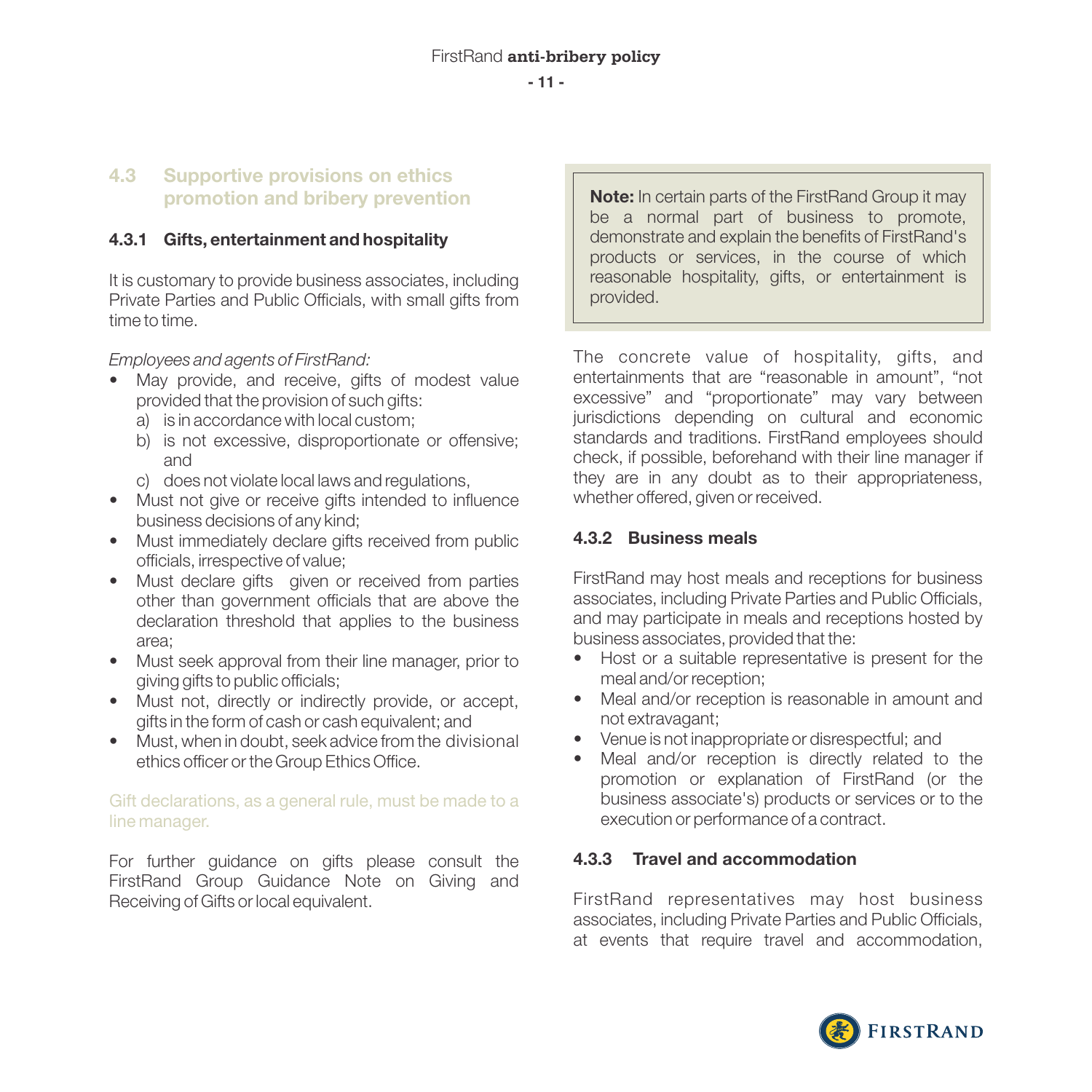including airfare, local transportation and lodging, and may participate in such events hosted by business associates, provided that such travel and accommodation are:

- Reasonable in amount and not extravagant; and
- Directly related to the promotion or explanation of FirstRand business (or the business associate's) products or services, or to the execution or performance of a contract.

For further guidance on gifts involving travel and accommodation, please refer to the FirstRand Group Guidance Note on Gifts involving Air Travel and Accommodation.

#### 4.3.4 Business related entertainment

FirstRand representatives may host business associates, including Private Parties and Public Officials, at sporting and cultural events, such as concerts, sport events or other live performances, and may participate in such events hosted by business associates, provided that the:

- Host or a suitable representative is present for the entertainment;
- Entertainment is directly related to the promotion or explanation of FirstRand business (or the business associate's) services, or to the execution or performance of a contract;
- Total value, per person, of the entertainment is reasonable in amount and not extravagant; and
- Event is not inappropriate or disrespectful.

Note: pre-approval from management is re-quired when entertaining government officials.

#### 4.3.5 Facilitation payments

A facilitation payment is usually a small cash payment to an official, in order to speed up a process that has already been paid for e.g. obtaining visas or permits. These payments are illegal in most countries the Group operates in.

FirstRand representatives, unless facing situations of risk to safety or health, must not give facilitation payments, and must:

- Challenge the demand for payment;
- Resist payment: and
- Immediately declare to divisional Ethics Officer or local Head of Compliance that such a demand has been made.

#### 4.3.6 Charitable donations and sponsorships

The giving to charity or sponsoring of business related events are important and valued parts of what FirstRand does. But giving to charities or sponsoring events that are associated with public officials is high risk because of the inference that donations or sponsorships may in fact be seeking to gain the official's influence.

*FirstRand or FirstRand representatives must:* 

- Refrain from giving charitable donations or making sponsorships with the real or perceived purpose of securing an unfair advantage or undue benefit;
- Make all charitable donations through the management and governance structures of the FirstRand Foundation; and
- When making donations or sponsorships through the FirstRand Foundation are not practical, declare such donations or sponsor-ships to the divisional or Group Ethics Officer.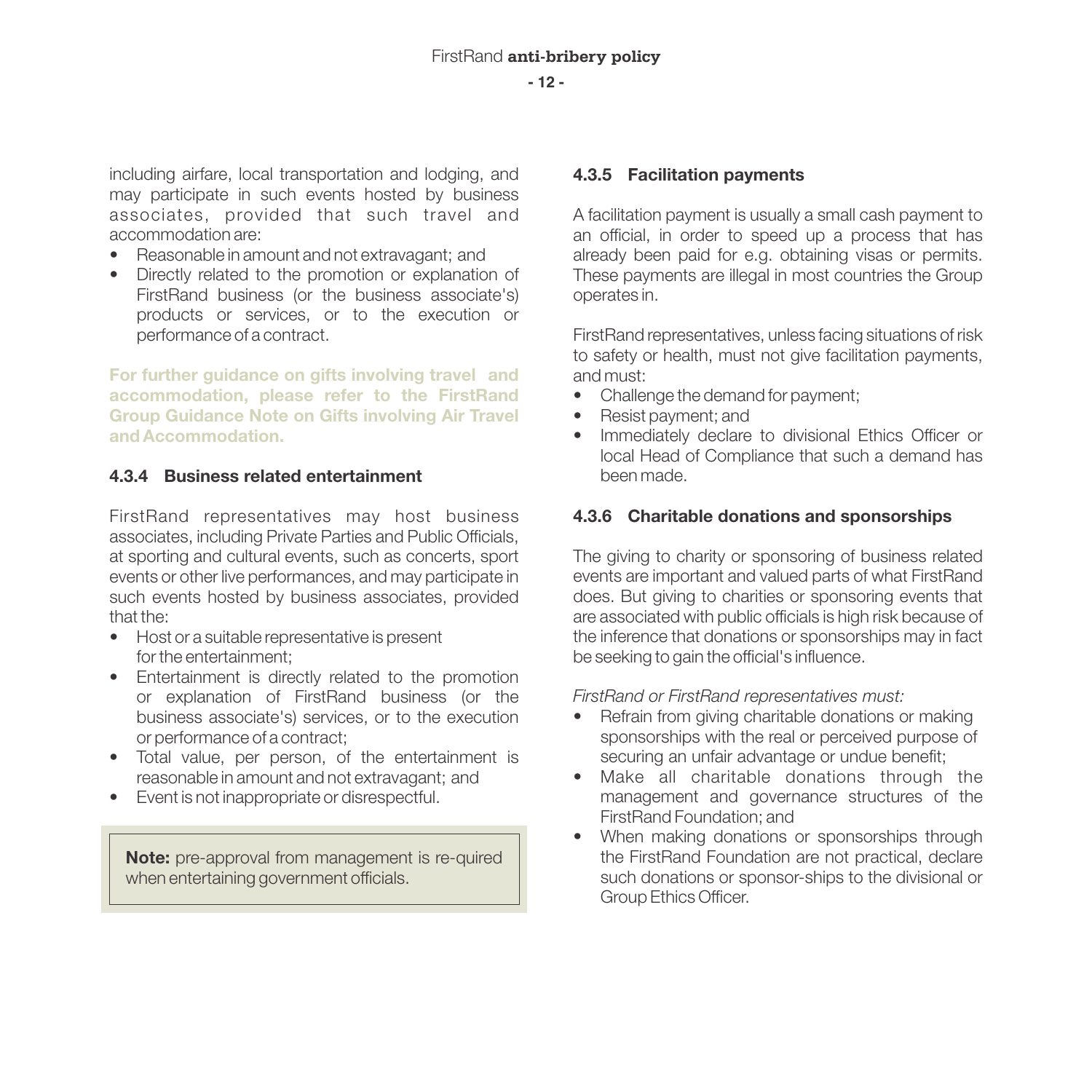Note: this policy does not cover a FirstRand representative's donations given in a private capacity.

#### 4.3.7 Political donations

Contributions on behalf of the Bank to a political party, candidate or campaign must be approved in advance in writing by the FirstRand Limited Board.

Contributions to political parties or candidates by Bank employees, acting solely in their personal capacities, may not involve the use of any Bank funds, office space or property.

#### 4.3.8 Coerced payments

A coerced payment may also be called a 'life and limb' payment. It is a payment made by a FirstRand representative under the threat of violence, actual violence, or when not making payment it will reasonably be considered to endanger the life or health of the representative or others.

In such circumstances the safety and health of all representatives is paramount but FirstRand representatives must:

• Immediately report any coerced payments extracted by third parties to management and the Group Ethics **Office** 

#### 4.3.9 Third party (agents and consultants) fees

*FirstRand representatives must:*

• Ensure all fees paid to third parties are reasonable in relation to the genuine services provided by the third party to or on behalf of the Bank or as approved in advance;

- Refrain from making any payment to a third party without receipt of a detailed invoice that fully and accurately describes the services provided and expenses incurred; and
- Refrain from making cash payments to third parties.

**Note:** Payments to off-shore accounts where possible must be avoided. In connection with commission payments, agents must provide services in the best interests of the client.

#### 4.3.10 Maintenance of accurate books & records

*FirstRand representatives must:*

- Make and keep books, records, and accounts which, in reasonable detail, accurately and fairly reflect any transactions involving expenditures on behalf of the Bank;
- Ensure records include all expenditures related to prospective and current customers of the Bank, the reasons or justifications for such expenditures, and all contracts, invoices and receipts relating to the purchase of goods and services;
- Ensure all expense reports be submitted to, and accepted by the relevant line manager;
- Ensure reports include cost summaries that give details of gifts and hospitality; and
- Refrain from misleading or false entries that conceal the source or nature of expenditures or receipts are prohibited.

**Note:** No payment or receipt on behalf of the Bank may be approved or made with the intention or understanding that any part of that payment or receipt is to be used for a purpose other than that described in the relevant books and records.

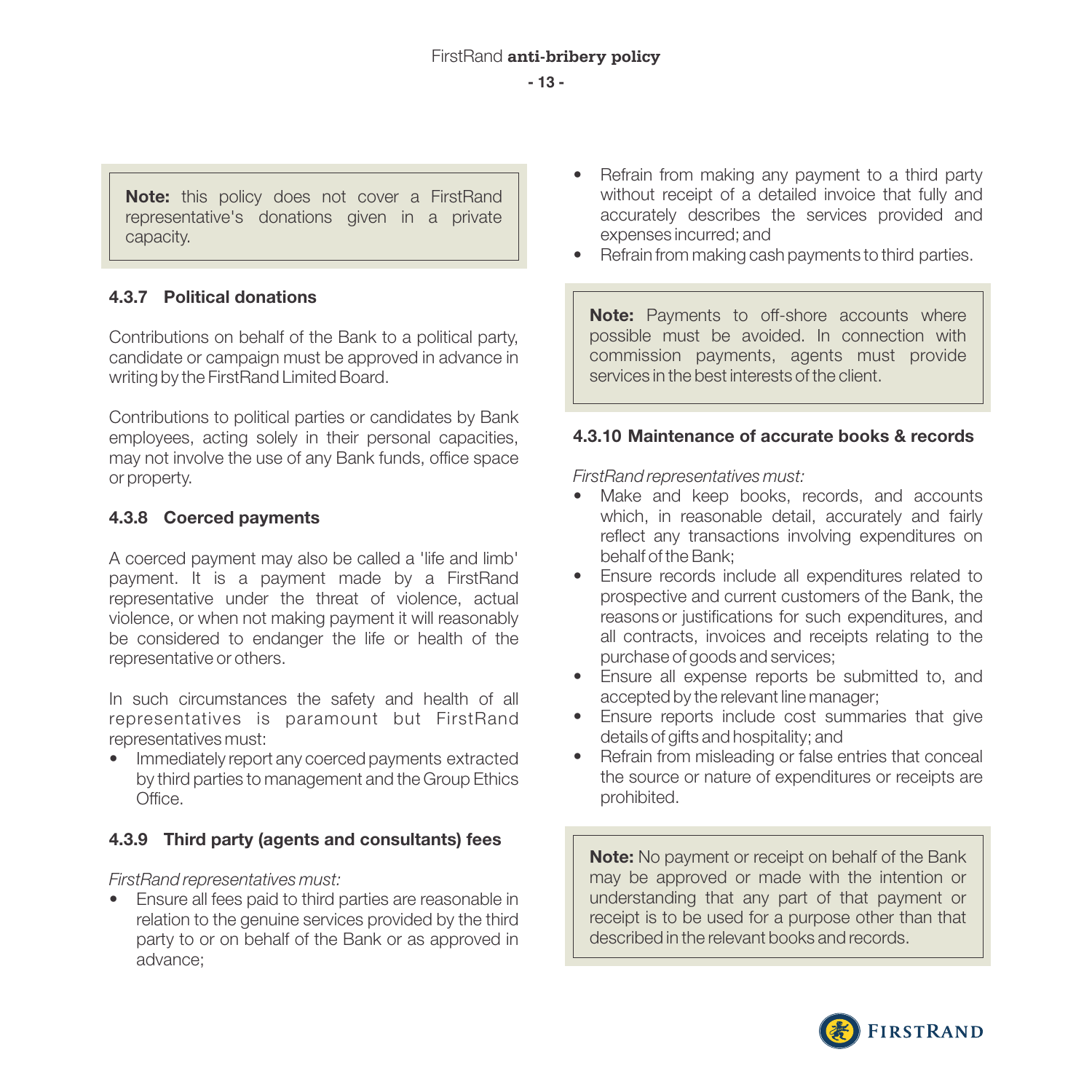# **policy application**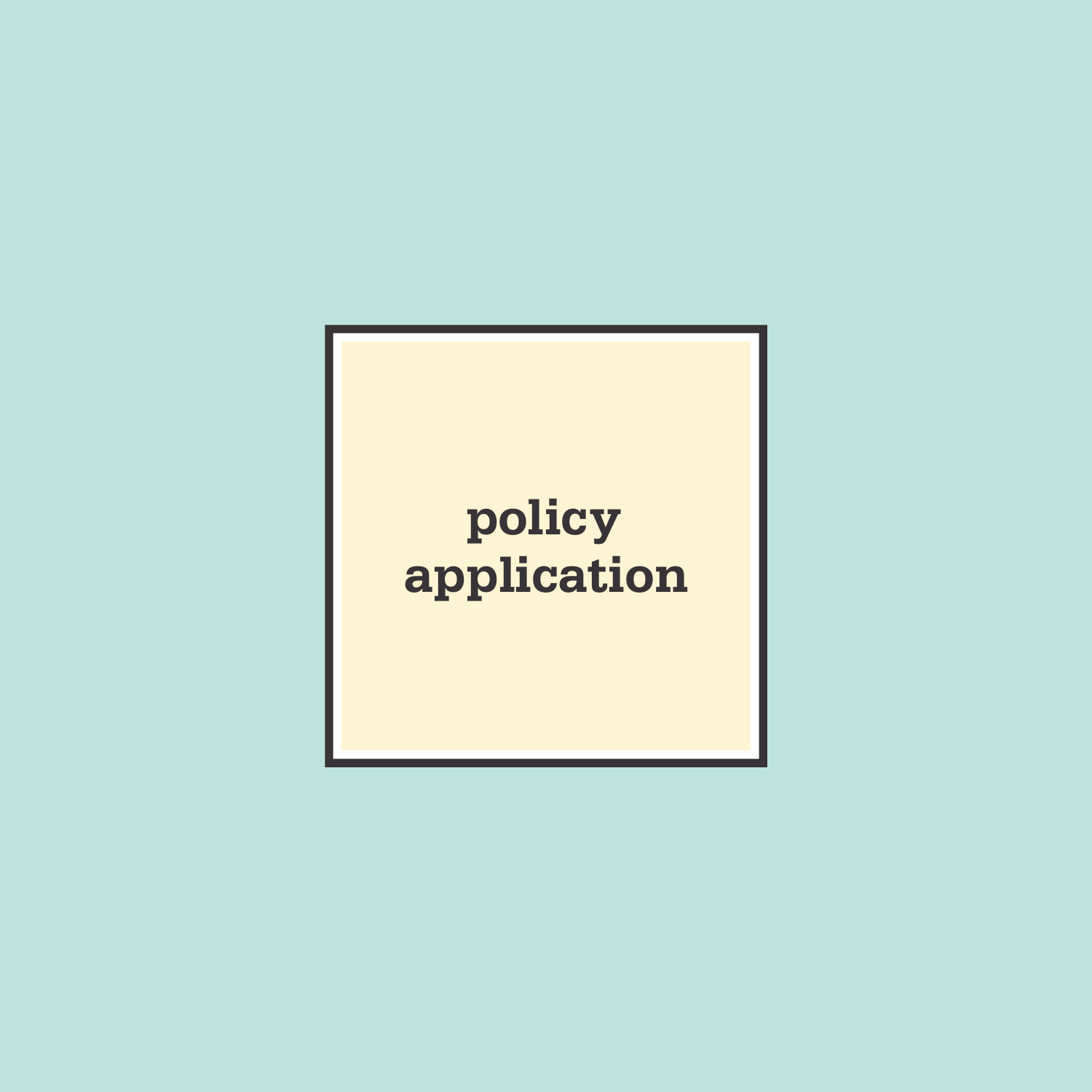### five policy application

#### 5.1 Policy exceptions

Only in extraordinary circumstances may exceptions or waivers to aspects of this policy be granted.

All exemption applications must be lodged with the Group Ethics Office where after it will be referred to the FirstRand Board for consideration.

#### 5.2 Policy violations

All FirstRand representatives are subject to this Policy and must comply with the Policy.

FirstRand will view any violation of this Policy or failure to report a violation as a significant matter that warrants disciplinary action, up to and including termination of employment.

#### 5.3 Seeking advice about bribery

Whenever you are uncertain about how to manage an expectation or a request for a bribe, facilitation payment or compliance to local laws in your country of operation all FirstRand representatives must:

• Seek advice from the divisional Ethics Officer or Group Ethics Officer.

#### 5.4 Reporting bribery

*FirstRand representatives must:*

• Report suspected or observed cases of bribery or corruption either directly to senior management or by using the Ethics Line facilities:

0800 00 33 12 (South Africa)<br>0808 238 75 00 (United Kingde (United Kingdom) 000800 100 79 00 (India) E-mail: report@firstrandethicsoffice.com Web reporting tool: www.firstrandethicsoffice.com

*Please see back of this booklet for all international contact numbers.*

#### 5.5 Policy administration

The FirstRand Group Ethics Office within Group Regulatory Risk Management is responsible for uniform implementation of this policy. The head of each business entity within the FirstRand Group (such business entities being controlling companies, controlling entities, clusters, subsidiaries, sub-clusters, divisions, departments or business units) is responsible for ensuring integration of the policy into the day-to-day activities of the business entity. Business units have overall responsibility for the maintenance and operation of this policy. The business units, in turn, are assisted by deployed risk and compliance officers in implementing the policy.

Advice and guidance on this policy can be obtained from the FirstRand Group Ethics Office.

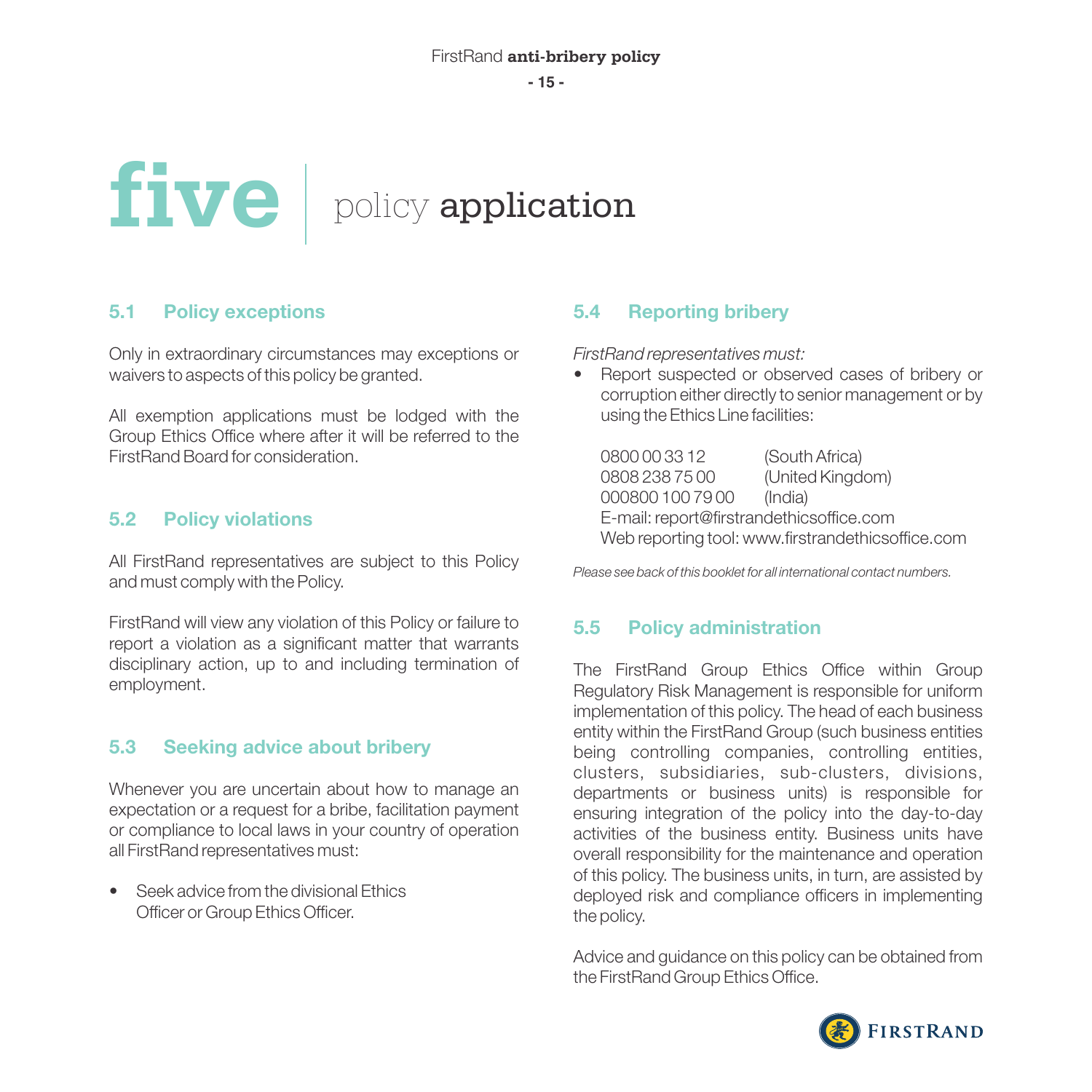# **six** FirstRand Group anti-bribery policy **quick reference guide**

FirstRand's reputation as an innovative and ethical business is crucial to its strategy of emerging market growth and sustainable value creation.

The FirstRand Group anti-bribery policy is applicable to its representatives being its employees, directors, subsidiaries, joint **VVICES**<br>
venture partners or third parties such as agents, consultants and intermediaries of Eirst Rand and all of its divisions intermediaries of FirstRand and all of its divisions.

### where?

**In all countries in which the Bank operates.**

Upon the discretion of FirstRand management selected service providers, suppliers, and clients of FirstRand will be furnished with this policy with the expectation that they heed and comply with the conduction provisions of this policy.

### **The Group strictly prohibits bribery by its representatives**

### what?

**Bribery is a specific form of corruption:**

- In active bribery someone gives a bribe
- In passive bribery someone receives a bribe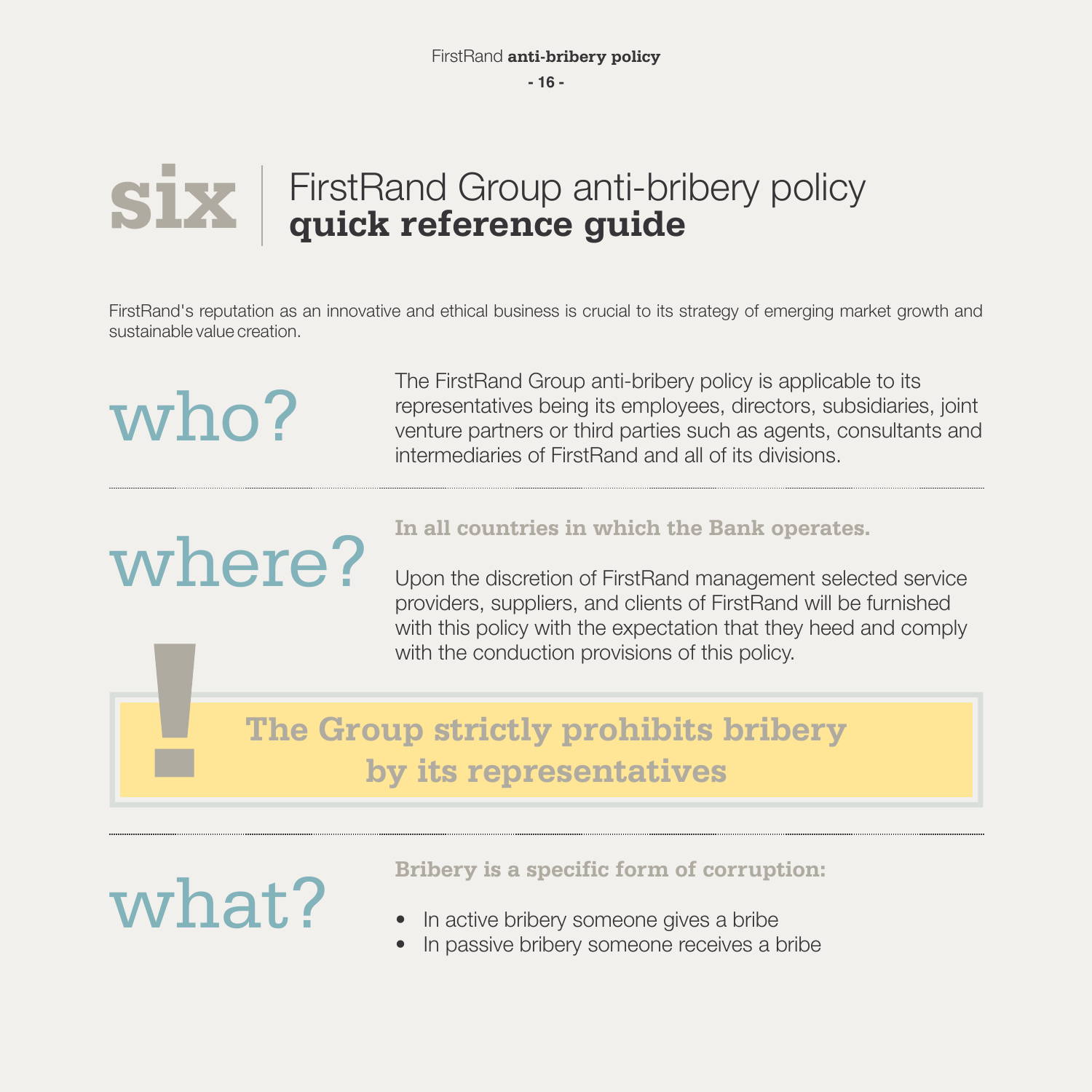Bribes may take the form of offering, promising, giving, requesting, or receiving of an undue benefit, which can be financial or non financial, with the intention to inappropriately influence the receiver to abuse their power. The act of bribery is unethical, against the law and carries criminal, civil, and reputational liabilities for both FirstRand and its representatives.

#### **Integrity is our best defence**

The most effective way to combat bribery is to ensure all FirstRand representatives act with integrity.

#### *Accordingly, all FirstRand representatives must:*

- Be honest and transparent in their business dealings;
- Declare and avoid both actual and perceived conflicts of interest;
- Act responsibly and prudently when giving and receiving gifts and hospitality;
- Prevent and report bribery and other unethical activities; and
- Declare and act responsibly when engaging in outside work and political activities.

#### **What should you do?**

#### *More specifically, all representatives of FirstRand must:*

- Refrain from active and passive bribery offences
- Refrain from active bribery involving a local or foreign public official

#### **What should the Group do?**

#### *and must: Organisationally, FirstR*

• Take all reasonable and proportionate ethics promotion and anti-bribery measures to prevent active bribery by its representatives.

#### **Report suspected or observed cases of bribery:**

0800 00 33 12 (South Africa) 0808 238 75 00 (United Kingdom) 000800 100 79 00 (India)

E-mail: report@firstrandethicsoffice.com

Web reporting tool: www.firstrandethicsoffice.com

*Please see back of this booklet for all international contact numbers.*

The FirstRand Group encourages safe and effective whistle-blowing we will not tolerate victimisation of those reporting in good faith.

Always report suspected cases of bribery.

Consult the FirstRand Group Code<br>of Ethics and the FirstR of Ethics and the FirstRand Code<br>Whistle-blowing B. *w* Whistle-blowing Policy for more information.